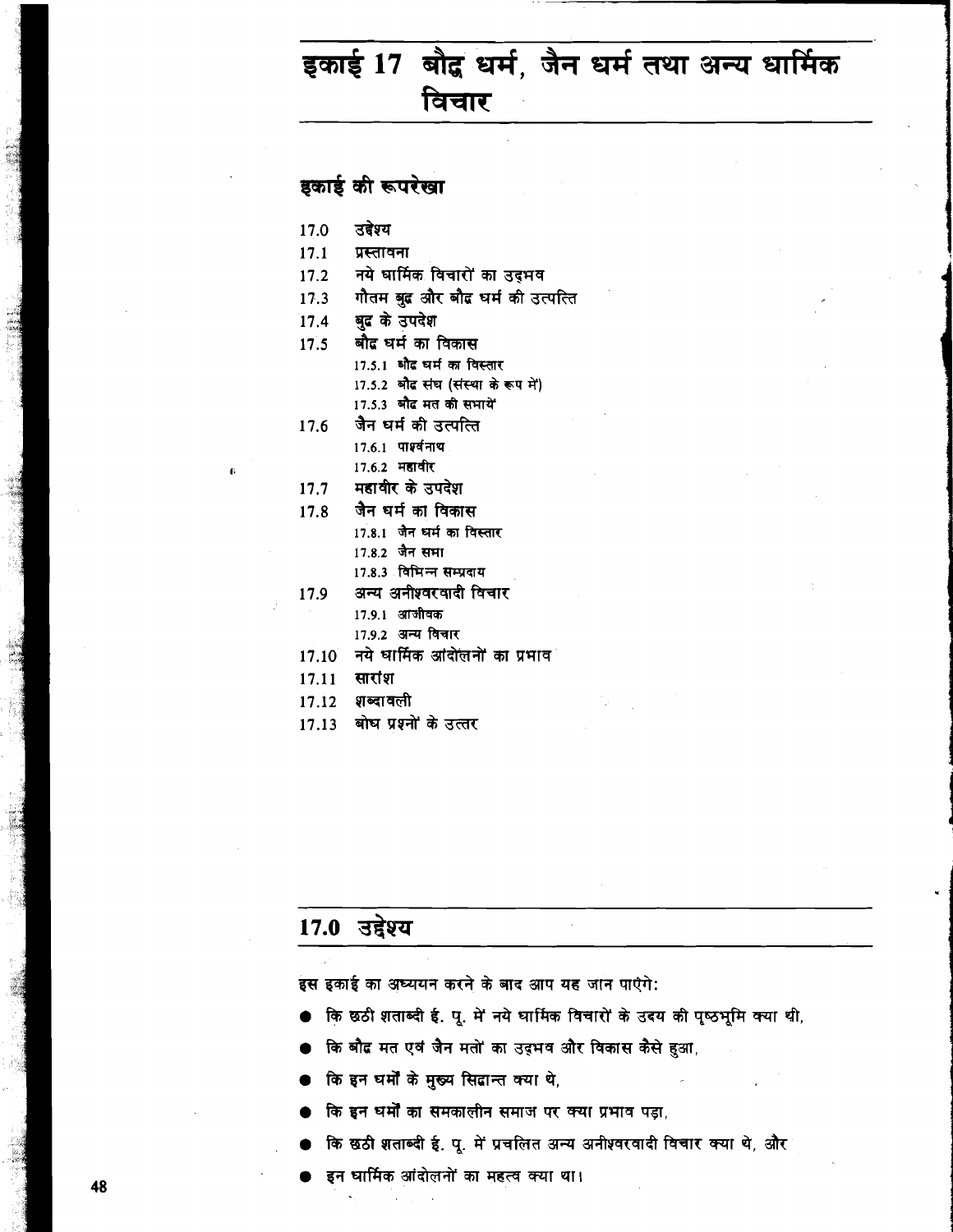#### $17.1$ प्रस्तावना

बोद्व धर्म, जैन धर्म तथा अन्य धार्मिक विचार

भारतीय इतिहास में छठी शताब्दी ई. पू. का बड़ा महत्व है क्योंकि यह काल नये धर्मों के विकास से सम्बद्ध है। हम पाते हैं कि इस काल में ब्राह्मणों के अनुष्ठानिक रूढ़िवादी विचारों का विरोध बढ़ रहा था। फलत: बहुत सारे अनीश्वरवादी धार्मिक आंदोलनों का उदमव हुआ। इनमें से बौद मत एवं जैन मत संगठित तथा लोकप्रिय धर्मों के रूप में विकसित हुए। इस इकाई में इन नये धार्मिक विचारों के उदमव और महत्व को विश्लेषित करने का प्रयास किया गया है।

इस इकाई में सबसे पहले, अनीश्वरवादी विचारों के उदमव तथा फैलाव के लिए उत्तरदायी कारणों को विश्लेषित किया गया है। फिर यह बताया गया है कि बुद्ध तथा महावीर ने किस प्रकार से मानव के दु:ख का समाधान खोजने के लिए अपने तरीके से प्रयास किए। दोनों धर्मों के उदमव के कारणों में समानता है, वहीं पर दोनों धर्मों के कुछ सिद्धांत भी समान हैं। परन्तु कुछ मूल सिद्वान्तों में भिन्नता भी है। इन्हीं मुदुवों पर इस इकाई में विवेचन किया गया है।

इस इकाई में छठी शताब्दी ई. पू. में उभरे अन्य अनीश्वरवादी विचारों के विषय में भी बताया गया है। अन्त में इस तथ्य का विवेचन किया गया है कि इन नये धार्मिक आंदोलनों का तात्कालिक आर्थिक-सामाजिक व्यवस्था पर क्या प्रभाव पद्य।

## 17.2 नये धार्मिक विचारों का उदमव

नये धार्मिक विचारों का उदमव उस युग की प्रचलित सामाजिक, आर्थिक एवं धार्मिक परिस्थितियों के अंतर्गत निहित था। अब हम उन आधारभूत कारणों का विवेचन करेंगे जिन्होंने इनके उदमव में भूमिका अदा की।

इस काल के नए समाज के संदर्भ में वैदिक धर्म पद्धति

- जटिल तथा अर्थ-विहीन हो गयी थी। बलि एवं अनुष्ठान अक्सर बड़े पैमाने पर आयोजित  $\ddot{i}$ किए जाने लगे। बड़े समुदायों के बिखरने के साथ-साथ इनके आयोजनों में लोगों की भागीदारी कम हो गई और समाज के कई समूहों के लिए अर्थहीन हो गई।
- ii) बलि-यज्ञों तथा अनुष्ठानों के बढते महत्व ने समाज में ब्राह्मण समुदाय के प्रभुत्व को स्थापित किया। वे पंजारी तथा अध्यापक, दोनों का कार्य करते थे और धार्मिक अनुष्ठानों के आयोजन पर अपने एकाधिकार के कारण वे चार वर्णों में विभाजित समाज में अपने को सर्वश्रेष्ठ मानते थे।
- iii) समकालीन आर्थिक-राजनीतिक परिस्थितियों ने भी नए सामाजिक समुदायों के उदमव में मदद की। ये समदाय आर्थिक रूप से सम्पन्न थे। शहर में रहने वाले व्यापारियों तथा अमीर खेतिहर समुदायों के पास प्रचुर सम्पत्ति थी। क्षत्रिय समुदाय, चाहे वे राजतंत्र में हों चाहे गणतंत्र में, के हाथ में अब पहले से अधिक राजनीतिक शक्ति थी। ये सामाजिक समुदाय उस सामाजिक व्यवस्था का विरोध कर रहे थे, जो ब्राह्मणों ने वंश के आधार पर निर्धारित की थी। बौद्ध मत तथा जैन मत ने जन्म के आधार पर सामाजिक व्यवस्था की अवधारणा को कोई महत्व नहीं दिया जिसके कारण वैश्य इन सम्प्रदायों की ओर आकर्षित हुए। इसी तरह से ब्राह्मणों के प्रभुत्व से क्षत्रिय समुदाय अर्थात् शासक वर्ग भी नाराज था। संक्षेप में, समाज में ब्राह्मण की सर्वोच्चता ने असंतोष उत्पन्न किया और इसी ने नवीन धार्मिक विचारों के उदय में सामाजिक सहयोग प्रदान किया। यह ध्यान देने योग्य बात है कि दोनों बुद्ध तथा महावीर क्षत्रिय समुदाय से थे। मगर जटिल सामाजिक समस्याओं से जुझते हुए वे जन्म द्वारा निर्धारित सीमाओं को पार कर गए। जब हम यह जानने की कोशिश करते हैं कि उस समय के समाज में इनके विचार कितने लोकप्रिय हुए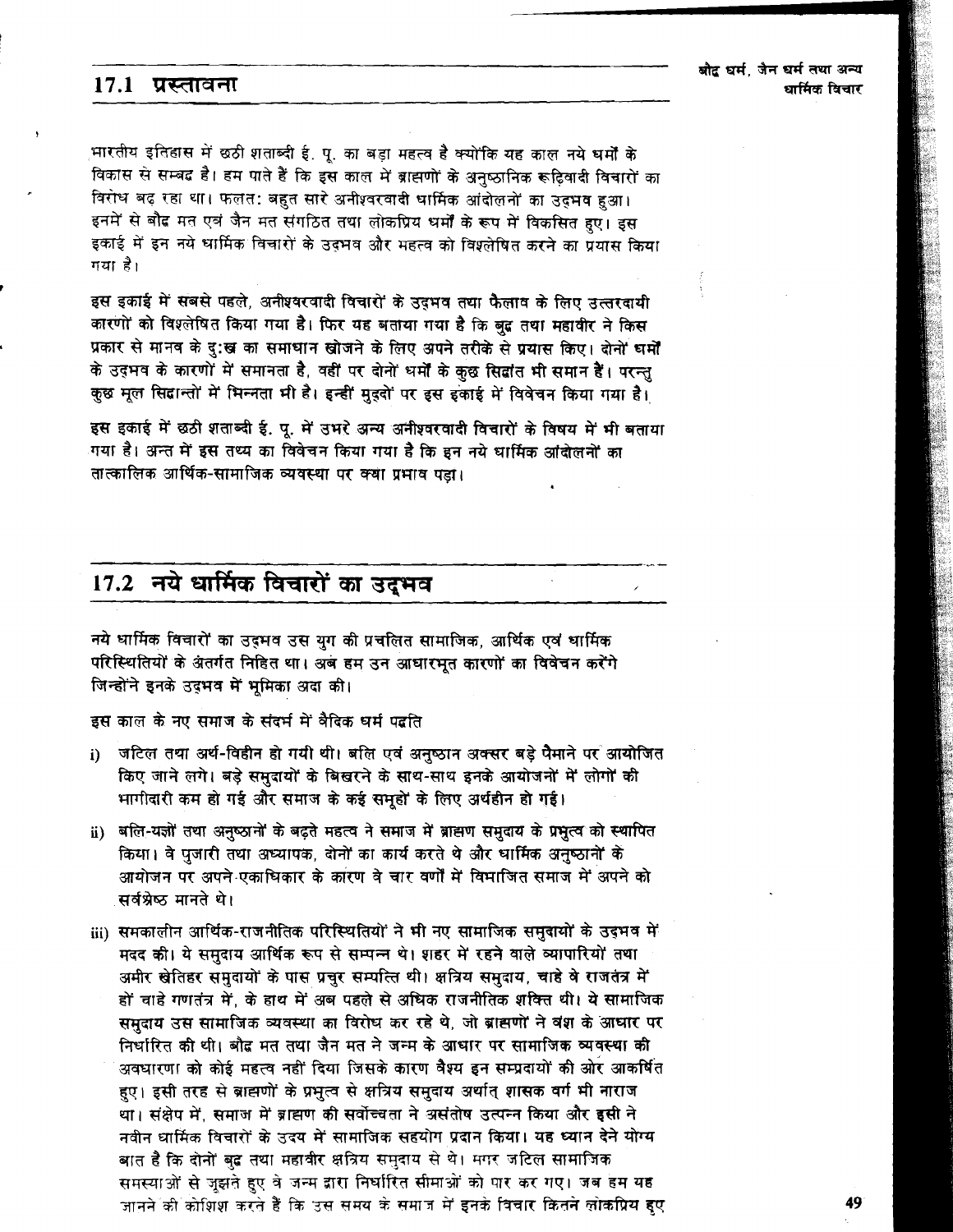मारत: छठी से चौथी शताब्दी ई. प. तक तो हम पाते हैं कि राजाओं. बड़े व्याग्गरियों. अमीर गृहस्थों. ब्राह्मणों तथा वेश्याओं ने भी इनके विचारों के प्रति उत्साह दिखाया।

प्रचलित धार्मिक सम्प्रदायों की आलोचना करने वालों में बुद्र एवं महावीर ही पहले नहीं थे। इनसे पहले दूसरे धार्मिक उपदेशकों जैसे कपि, मखल्लि, गोसाल, अजिता केशंकबलिन और पकुघ कात्यापन ने वैदिक धर्म में सुधार के लिए उसकी बुराइयों को उजागर किया था। उन्होंने भी ईश्वर एवं जीवन के विषय में नवीन चिन्तन प्रस्तुत किए। नये दर्शनों को भी प्रचारित किया गया। परन्तु बुद्ध और महावीर ने नये वैकल्पिक धर्मों की व्यवस्था को प्रस्तुत किया।

यह वह पृष्ठभूमि थी जिसमें छठी शताब्दी ई. पू. में नवीन धार्मिक व्यवस्थाओं की उत्पत्ति और स्थापना हुई। इन सभी नवीन धार्मिक सम्प्रदायों में बौद्ध सम्प्रदाय तथा जैन सम्प्रदाय सबसे अधिक लोकप्रिय और अच्छी तरह से संगठित थे। अब हम बौद मत और जैन मत के उदमव तथा विकास का अलग-अलग विवेचन करेंगे।

## 17.3 गौतम बुद्ध और बौद्ध धर्म की उत्पत्ति

बौद मत की स्थापना गौतम बुद्द ने की थी। उनके मां-बाप ने उनका नाम सिदार्थ रखा था। उनके पिता शुद्रोधन शाक्यगण के मुखिया थे तथा उनकी मां का नाम माया था जो कोलियागण की राजकुमारी थी। उनका जन्म नेपाल की तराई में स्थित लुम्बिनी (आधुनिक रुमिन्दी) नामक स्थान पर हुआ था। यह जानकारी हमें अशोक के एक स्तम्भ लेख के द्वारा मिलती है। बुद्ध की वास्तविक जन्म तिथि वाद-विवाद का विषय है परन्तु अधिकतर विद्वानों द्वारा इसको लगभग 566 ई. पू. माना गया है।

यद्यपि उनका जीवन शाही ठाठ-बाट में व्यतीत हो रहा था लेकिन यह गौतम के मस्तिष्क को आकर्षित करने में असफल रहा। पारम्परिक स्रोतों के अनुसार, एक बूढ़े आदमी, एक बीमार व्यक्ति, एक मृत शरीर तथा एक सन्यासी को देखकर उन्हें बहुत दु:ख हुआ। मानव जीवन के दुखों ने गौतम पर गहरा प्रमाव डाला।

मानवता को दुखों से मुक्त कराने की खोज में उन्होंने 29 वर्ष की आयु में अपने घर, पत्नी तथा बेटे का परित्याग कर दिया। गौतम ने सन्यासी की भांति घूम-घूमकर छ: वर्ष व्यतीत किए। उन्होंने वैशाली के अलारा कालमा से ध्यान करने और उपनिषदों की शिक्षा प्राप्त की। उनकी यह शिक्षा गौतम को अन्तिम मुक्ति के लिए राह न दिखा सकी, तो उन्होंने पांच ब्राह्मण सन्यासियों के साथ उनका भी परित्याग कर दिया।

उन्होंने कठोर संयम को अपनाया और सत्य को प्राप्त करने के लिए विभिन्न कठोर यातनाएं सहन कीं। अन्तत: इसको त्याग करके वे उरूवेला (आधुनिक बोध गया के पास निरंजना नदी के किनारे) गये और एक पीपल के वृक्ष (बौद्ध वृक्ष) के नीचे ध्यान मग्न हो गये। अन्तत: अपनी समाधि के उनचासवें दिन उन्हें "सर्वोच्च ज्ञान" की प्राप्ति हुई। तब से उनको "बुद" (ज्ञानी पुरुष) या "तथागत" (वह जो सत्य को प्राप्त करे) कहा जाने लगा।

यहां से प्रस्थान करके वे सारनाथ के मृगदाव वाराणसी के पास पहुंचे और वहां पर उन्होंने अपना धर्मोपदेश दिया जिसको "धर्मचक्र प्रवर्तन" (धर्म के चक्र को धुमाना) के नाम से जाना जाता है।

अश्वजित, उपालि, मोगाललना, श्रेयपुत्र और आनन्द - ये बुद्र के पहले पांच शिष्य थे। बुद्ध ने बौद संघ का सूत्रपात किया। उन्होंने अपने अधिकतर धर्मोंपदेश श्रावस्ती में दिए। श्रावस्ती का धनीं व्यापारी अनथापिण्डिका बुद्द का शिष्य हो गया और उसने बौद्ध मत के लिए उदार बान दिया। जल्द ही उन्होंने अपने घर्म प्रवचन के प्रचार के लिये बहुत से स्थानों का भ्रमण करना शुरू कर दिया। वे सारनाथ, मथुरा, राजगिर, गया और पाटलिपुत्र गये। बिम्बिसार, अजातशत्रु (मगध). प्रसेनजीत (कोसल) और उदायन (कौशाम्बी) के राजाओं ने उनके सिद्धान्तों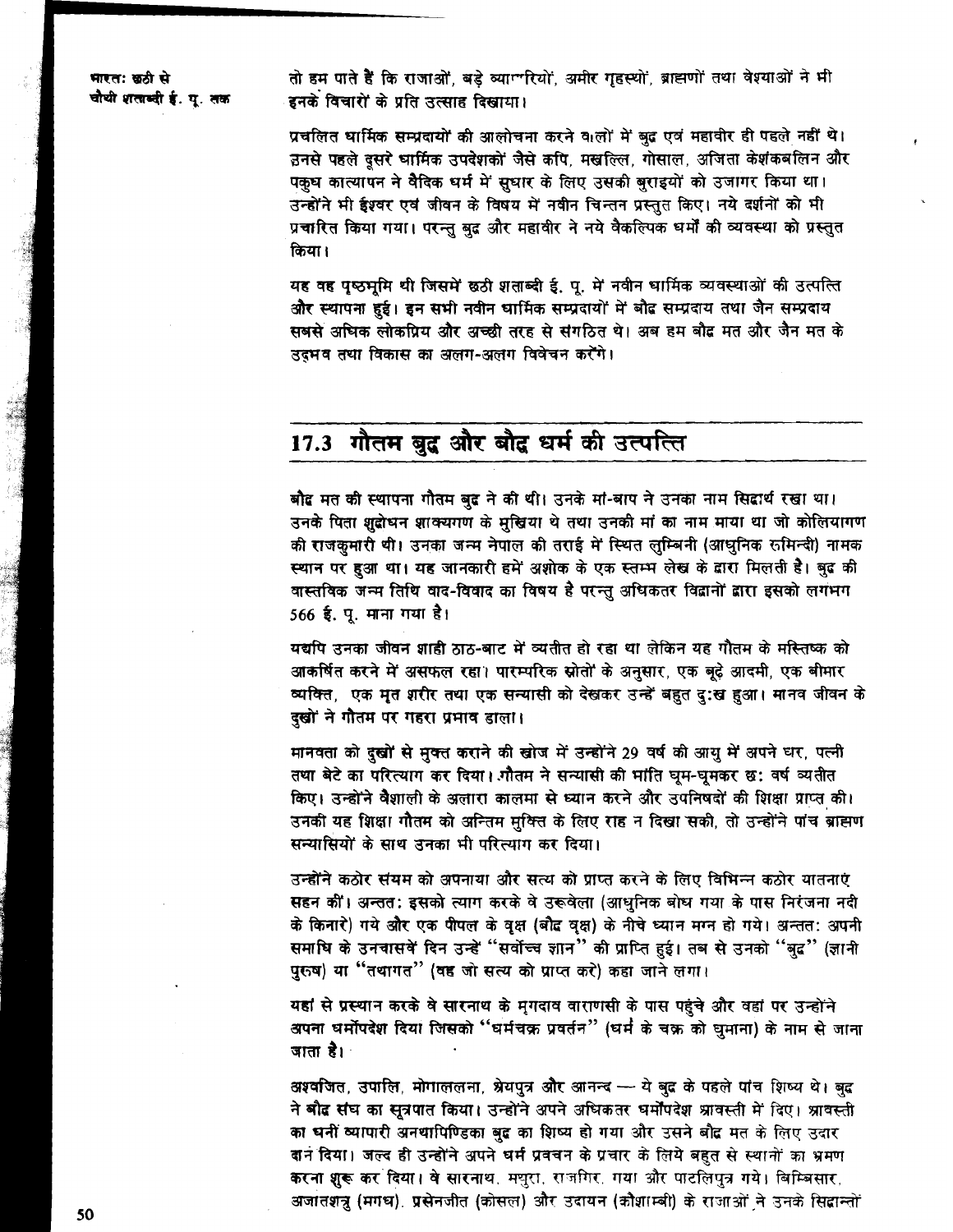

चित्र 10 खुद्द का जन्म

को स्वीकार किया तथा वे सत्र बुद्ध के शिष्य हो गये। वे कपिलवस्तु भी गये और उन्होंने अपनी धाय माता व बेटे राहुल को भी अपने सम्प्रदाय में परिवर्तित कर लिया।

मलल गुण की राजधानी कुसि नगर (उत्तर प्रदेश के जिले देवरिया में स्थित कसया) में 80 वर्ष की आयु में (486 ई. पू.) बुद्ध की मृत्यु हो गई। आइए अब बुद्ध की उन शिक्षाओं का .<br>विवेचन करें जिन्होंने उस समय के धार्मिक विचारों को नवीन शिक्षा प्रदान की।

## 17.4 बुद्ध के उपदेश

- बुद्ध के मूलभूत उपदेश निम्नलिखित में संकलित हैं:
- क) चार पवित्र सत्य, और
- ख) अष्टांगिक मार्ग
- क) निम्नलिखित चार पवित्र सत्य हैं:
- संसार दु:खों से परिपूर्ण है।  $i)$
- ii) सारे दु:खों का कोई न कोई कारण है। इच्छा, अज्ञान और मोह मुख्यत: दु:ख के कारण हैं।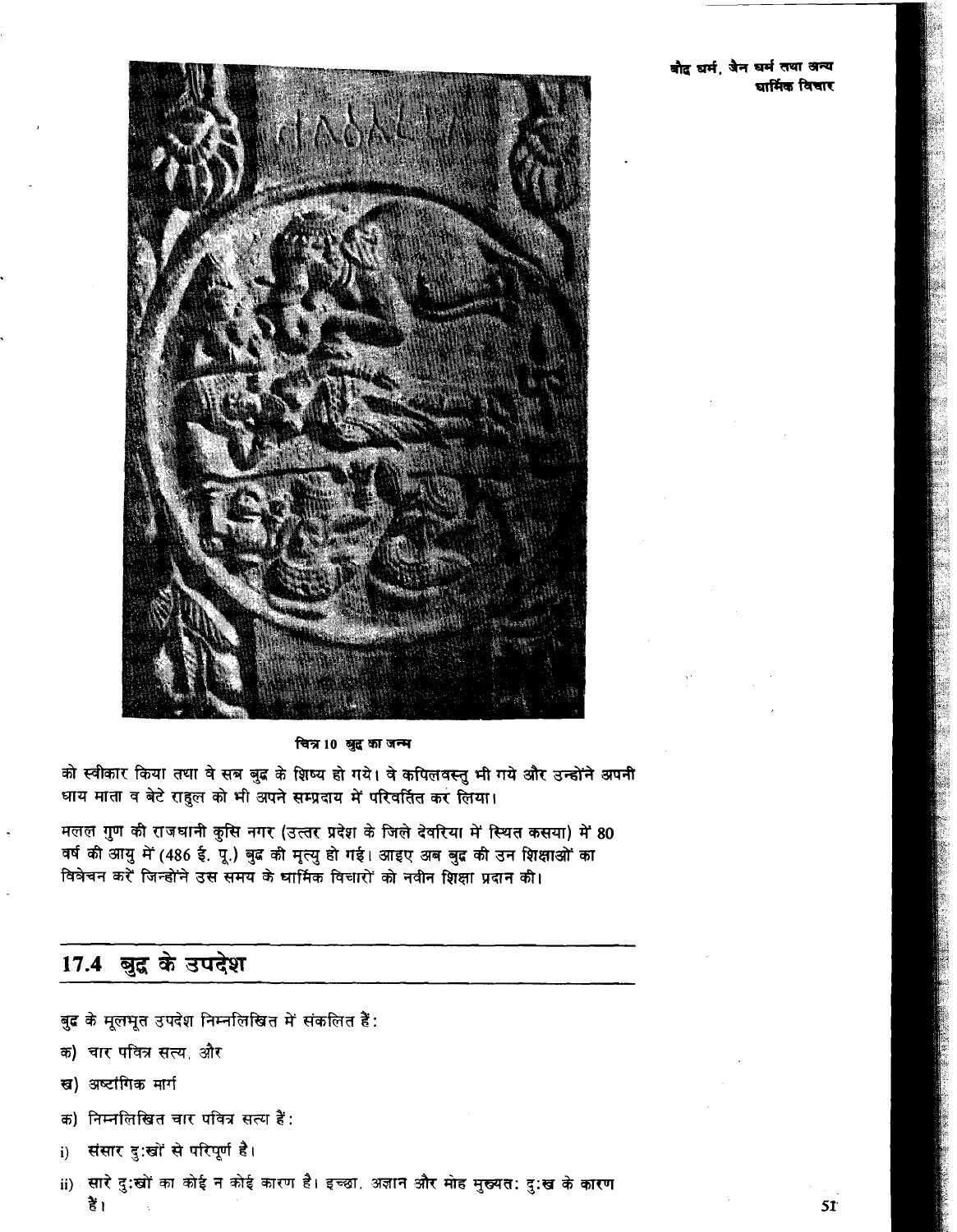- iii) इच्छाओं का अन्त मुक्ति का मार्ग है।
- iv) मुक्ति (दु:खों से छुटकारा पाना) अष्टांगिक मार्ग द्वारा प्राप्त की जा सकती है।
- ख) अष्टांगिक मार्ग में निम्नलिखित सिद्धान्त समाहित है:
- सम्यक् दृष्टि: इसका अर्थ है इच्छा के कारण ही इस संसार में दु:ख व्याप्त हैं। इच्छा i) का परित्याग ही मुक्ति का मार्ग है।
- सम्यक् संकल्प: यह लिप्सा और विलासिता से छुटकारा दिलाता है। इसका उद्देश्य  $\mathbf{ii}$ मानवता को प्यार करना और दुसरों को प्रसन्न रखना है।
- सम्यक वाचन अर्थात सदैव सच बोलना. iii)
- सम्यक कर्म: इसका तात्पर्य है स्वार्थ रहित कार्य करना।  $iv)$
- सम्यक् जीविका: अर्थात् आदमी को ईमानदारी से अर्जित साधनों द्वारा जीवन-यापन  $\mathbf{v}$ करना चाहिए।
- सम्यक् प्रयास: इससे तात्पर्य है कि किसी को भी बुरे विचारों से छुटकारा पाने के लिए  $\mathbf{vi}$ इन्द्रियों पर नियंत्रण होना चाहिए। कोई भी मानसिक अभ्यास के द्वारा अपनी इच्छाओं एवं मोह को नष्ट कर सकता है।
- vii) सम्यक् स्मृति: इसका अर्थ है कि शरीर नश्वर है और सत्य का ध्यान करने से ही सांसारिक बुराइयों से छुटकारा पाया जा सकता है।
- viii) सम्यक समाधि: इसका अनुसरण करने से शान्ति प्राप्त होगी। ध्यान से ही वास्तविक सत्य प्राप्त किया जा सकता है।

बौद मत ने कर्म के सिद्दान्त पर बल दिया। वर्तमान का निर्णय भूतकाल के कार्य करते हैं। किसी व्यक्ति की इस जीवन और अगले जीवन की दशा उसके कर्मों पर निर्भर करती है।

प्रत्येक व्यक्ति अपने भाग्य का निर्माता है। अपने कर्मों को भोगने के लिए हम बार-बार जन्म लेते हैं। अगर कोई व्यक्ति किसी भी तरह का पाप नहीं करता है तो उसका पुनर्जन्म नहीं होगा। इस प्रकार बुद्ध के उपदेशों का अनिवार्य तत्व या सार "कर्म-दर्शन" है।

बुद ने निर्वाण का प्रचार किया। उनके अनुसार यही प्रत्येक व्यक्ति के जीवन का अन्तिम उद्देश्य है। इसका तात्पर्य है सभी इच्छाओं से छूटकारा, दु:खों का अन्त जिससे अन्तत: पुनर्जन्म से मुक्ति मिलती है। इच्छाओं की समाप्ति की प्रक्रिया के द्वारा कोई भी "निर्वाण" पा .<br>सकता है। इसलिए, बुद्ध ने उपदेश दिया कि इच्छा को समाप्त करना ही वास्तविक समस्या है। .<br>पूजा और बलि इच्छा को समाप्त नहीं कर सकेंगे। इस प्रकार, वैदिक धर्म में होने वाले अनुष्ठानों एवं यज्ञों के विपरीत बुद्ध ने व्यक्तिगत नैतिकता पर बल दिया।

बुद्ध ने न ईश्वर के अस्तित्व को स्वीकारा और न ही नकारा। वह व्यक्ति और उसके कार्यों के विषय में अधिक चिन्तित थे। बौद्द मत ने आत्मा के अस्तित्व को भी स्वीकार नहीं किया।

इनके अतिरिक्त बुद्ध ने अन्य पक्षों पर भी बल दिया:

- बुद्ध ने प्रेम की भावना पर बल दिया। अहिंसा का अनुसरण करके प्रेम को सभी प्राणी मात्र पर अभिव्यक्त किया जा सकता है। यद्यपि अहिंसा के सिद्धांत को बौद मत में अच्छी तरह से समझा गया था, परन्तु इसको इतना महत्व नहीं दिया गया जितना कि जैन मत में।
- व्यक्ति को मध्य मार्ग का अनुसरण करना चाहिये। कठोर सन्यास एवं उसी प्रकार विलासी जीवन से बचना चाहिये।
- महात्मा बुद्ध की शिक्षा ने उस समय के ब्राह्मणवादी विचारों के सामने एक गम्भीर चुनौती प्रस्तुत की।
- i) बुद्ध के उदार व लोकतांत्रिक विचारों ने सभी समुदायों के लोगों को तेजी से आकर्षित किया। जाति व्यवस्था और पुजारियों की सर्वोच्चता पर बुद्ध के द्वारा किये गये हमलों का समाज की नीची जाति के लोगों ने स्वागत किया। सभी जाति तथा लिंग के लोग बौद्ध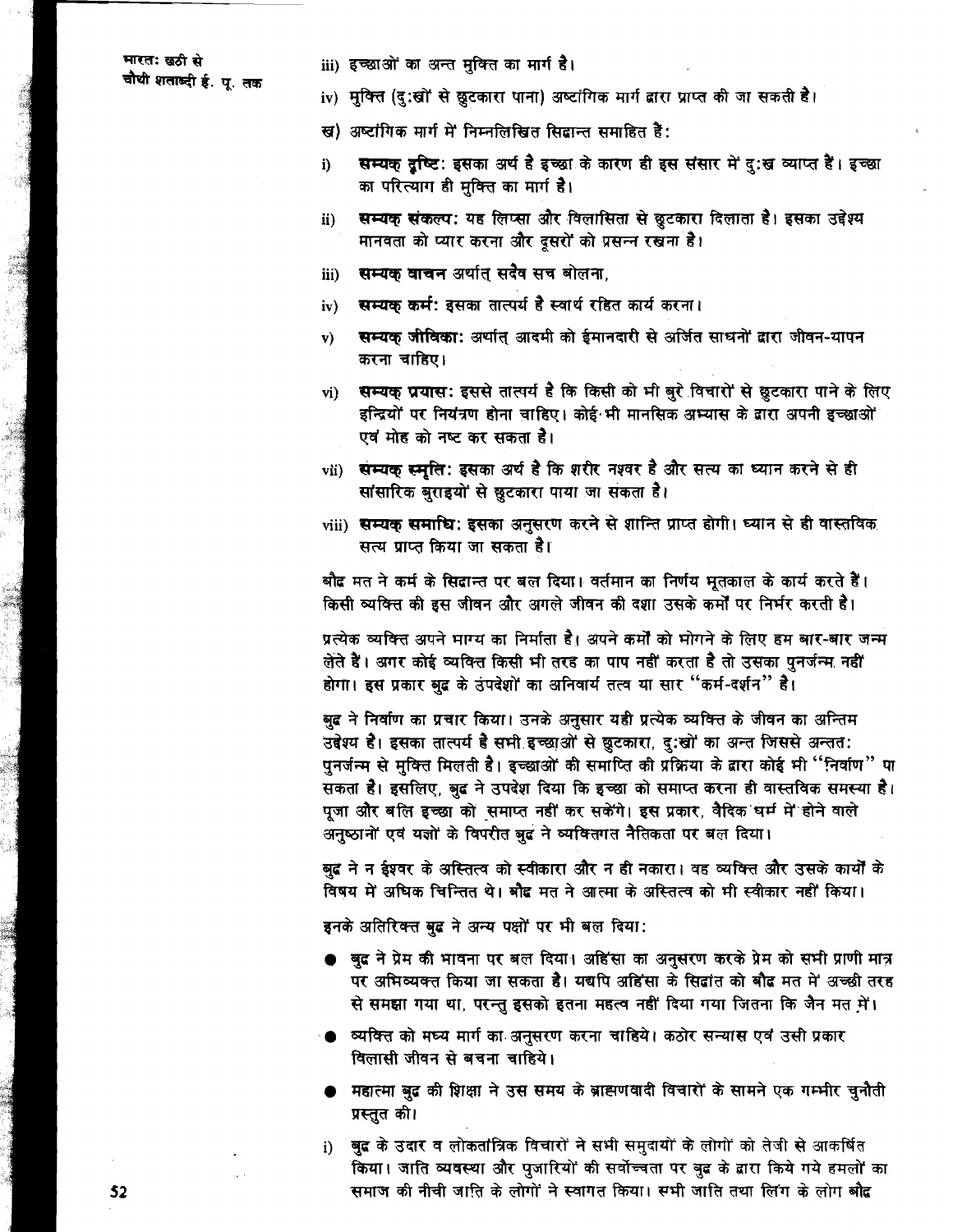सम्प्रदाय को अपना सकते थे। बोद मत के अनुसार व्यक्ति की मुक्ति उसके अच्छे कार्यों के द्वारा ही सम्भव है। इसलिये, "निर्वाण" अर्थात जीवन के अन्तिम लक्ष्य को प्राप्त करने के लिये किसी पंजारी या मध्यस्थ की आवश्यकता नहीं रह जाती थी।

ii) बुद्ध ने वेदों की सर्वोच्चता के सिद्धान्त तथा पशु-बलि का विरोध किया। उन्होंने अर्थ-विहीन तथा व्यर्थ अनुष्ठानों का बहिष्कार किया। उन्होंने कहा कि देवताओं को बलि देने से पापों को नहीं धोया जा सकता और न ही किसी पंजारी के पूजा करने से किसी पापी को लाभ होता है। इस प्रकार बद्र ने सामाजिक समानता के सिद्धान्तों पर बल दिया।

बौद्ध मत का थोड़े ही समय में एक संगठित धर्म के रूप में उदमव हुआ और बद्ध के उपदेशों को संग्रहीत कर लिया गया।

बौद्ध घर्म के इस संग्रहीत साहित्य (उपदेशों का संग्रह-पिटक) को तीन भागों में बाँटा गया है:

- सूत्त-पिटक में पांच निकाय हैं जिनमें धार्मिक सम्भाषण तथा बुद्ध के संवाद संकलित  $i$ हैं। पांचवें निकाय में जातक कथायें (बुद्र के जन्म से सम्बद्र कहानियाँ) हैं।
- ii) विनय पिटक में भिक्षुओं के अनुशासन से संबंधित नियम हैं।
- iii) अभिधम्म-पिटक में बुद्ध के दार्शनिक विचारों का विवरण है। इसकी प्रश्न-उत्तर के रूप में लिया गया है।



चित्र 11 उपदेश देते हुये बुद (गुप्त काल)

#### बौद्ध मत का विकास  $17.5$

अब हम उन कारणों पर प्रकाश हालेंगे जिन्होंने बौद मत के विकास में योगदान दिया और इसको एक लोकप्रिय धर्म बनाया।

#### 17.5.1 बौद मत का विस्तार

इसके संस्थापक के जीवन काल में ही बड़ी संख्या में लोगों ने बौद मत को स्वीकार कर लिया था। उदाहरण के लिए, मगध, कोसल, और कौशाम्बी की जनता ने बौद्ध मत को स्वीकार किया। शाक्य, वज्जि और मल्ल जनपदों की जनता ने भी इसका अनसरण किया। अशोक एवं कनिष्क ने बौद्व मत को राज्य धर्म बनाया और यह मध्य एशिया. पश्चिम एशिया और श्रीलंका 'में' फैल गया।

बौद्ध मत जनता के बड़े हिस्सों में लोकप्रिय होने के निम्नलिखित कारण थे:

- व्यावहारिक नैतिकता पर बल देना. मानव जाति की समस्याओं का सहज स्वीकृत समाधान और साधारण दर्शन ने जनता को बौद मत की ओर आकंषित किया।
- बौद धर्म में संकलित सामाजिक समानता के विचारों के कारण साधारण जनता ने बौद मत को स्वीकार किया।
- अनाथपिण्डिका जैसे व्यापारी और आम्रपाली जैसी देवदासी ने इस मत को स्वीकार किया क्योंकि उन्होंने इस धर्म में उचित सम्मान प्राप्त किया।
- विचारों को व्यक्त करने के लिए लोकप्रिय भाषा पाली के प्रयोग ने भी धर्म के विस्तार में मदद दी। संस्कृत का प्रयोग करने के कारण ब्राह्मण धर्म सीमा में बंध गया था क्योंकि वह जन-भाषा नहीं थी।
- राजाओं के द्वारा संरक्षण प्रदान किये जाने के कारण बौद्ध धर्म का विस्तार तेजी के साथ हुआ। उदाहरण के लिए ऐसी धारणा है कि अशोक ने अपने पुत्र महेन्द्र तथा पुत्री संगमित्रा को श्रीलंका में बौद घर्म का प्रचार करने के लिए भेजा। उसने बहुत से बौद विहारों को स्थापित किया और संघ के लिए उदार भाव से दान आदि भी दिया।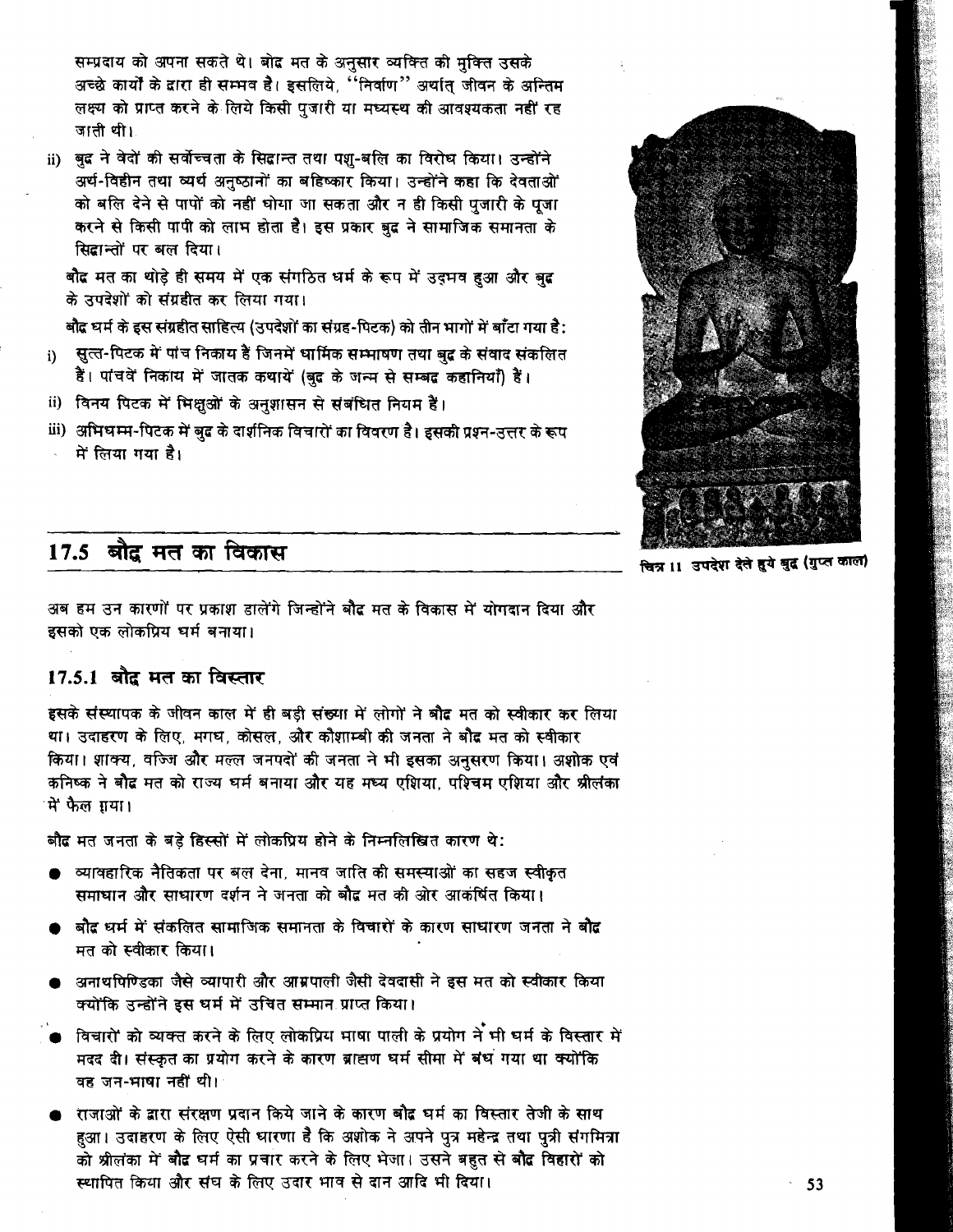● बौद मत को प्रभावशाली ढंग से फैलाने में संघ की संस्था ने संगठित रूप से योगदान दिया।

## 17.5.2 बौद्ध-संघ (संस्था के रूप में)

संघ बौद्ध मत की धार्मिक व्यवस्था थी। यह अच्छी प्रकार से संगठित एवं शक्तिशाली संस्था थी और इसने बौद मत को लोकप्रिय बनाया। 15 वर्ष से अधिक आयु वाले सभी नागरिकों के लिए इसकी सदस्यता खुली थी चाहे वे किसी भी जाति के हों। अपराधी, कुष्ठ रोगी तथा संक्रामक रोग से पीड़ित लोगों को संघ की सदस्यता नहीं दी जाती थी। प्रारम्भ में गौतम बढ़ महिलाओं को संघ का सदस्य बनाने के पक्ष में नहीं थे। लेकिन उनके मुख्य शिष्य आनन्द एवं उनकी घाय मां महाप्रजापति गौतमी के लगातार निवेदन करने पर उन्होंने उनको संघ में प्रवेश दिया।

भिक्षुओं को प्रवेश लेने पर विधिपूर्वक अपना मुंडन कराना एवं पीले या गेरूए रंग का लिबास पहनना पड़ता था। भिक्षुओं से आशा की जाती थी कि वे नित्य बौद मत के प्रचार के लिए जायेंगे और भिक्षा प्राप्त करेंगे। वर्षा ऋतू के चार महीनों में वे एक निश्चित बिस्तर लगाने तथा समाधि करते थे। इसको आश्रय या "वशा" कहा जाता था। संघ लोगों को शिक्षा देने का भी काम करता था। ब्राह्मणवाद के विपरीत बौद्ध मत में समाज के सभी लोग शिक्षा ग्रहण कर सकते थे। स्वामाविक रूप से जिन लोगों को ब्राह्मणों ने शिक्षा प्राप्त करने के अधिकार से वंचित कर दिया था उनको बौद मत में शिक्षा प्राप्त करने का अवसर प्राप्त हो गया और इस प्रकार शिक्षा समाज के काफी तबकों में फैल गई।

संघ का संचालन जनतांत्रिक सिद्धान्तों के अनुसार होता था और अपने सदस्यों को अनुशासित करने की शक्ति भी इसी में निहित थी। यहां पर भिक्षुओं एवं भिक्षुणियों के लिए एक आचार-संहिता थी और वे इसका पालन करते थे। गलती करने वाले सदस्य को संघ दंडित कर सकता था।

#### 17.5.3 बौद मत की सभायें

अनुश्रुतियों के अनुसार बुद्ध की मृत्यु के थोड़े समय बाद 483 ई. पू. में राजगृह के पास सप्तपर्णि गुफा में बौद मत की प्रथम सभा हुई। इस सभा की अध्यक्षता महाकस्यप ने की। बुद्ध की शिक्षा को पिटकों में विभाजित किया गया. जिनके नाम इस प्रकार हैं:

- क) विनय-पिटक, और
- ख) सुत्त-पिटक।

विनय-पिटक की रचना उपाली के नेतृत्व में की गई और सूत्त-पिटक की रचना आनन्द के नेतृत्व में की गई।

दूसरी सभा का आयोजन 483 ई. पू. में वैशाली में हुआ। पाटलिपुत्र तथा वैशाली के भिक्षुओं ने कुछ नियमों का निर्धारण किया परन्तु इन नियमों को कौशाम्बी व अवन्ति के भिक्षओं के द्वारा बुद्ध की शिक्षा के प्रतिकूल घोषित कर दिया गया। दोनों विरोधी गुटों के बीच कोई भी समझौता कराने में सभा असफल रही। बौद धर्म का विभाजन स्थायी तौर पर दो बौद सम्प्रदायों-स्थविरवादी व महासांधिक में हो गया। पहले सम्प्रदाय ने विनय-पिटक में वर्णित रूढ़िवादी विचारों को अपनाया और दूसरे ने नये नियमों का समर्थन किया और फिर उनमें परिवर्तन किए।

तीसरी सभा का आयोजन अशोक के शासनकाल में मोग्गालिपुर्तात्स्स की अध्यक्षता में पाटलिपुत्र में किया गया। इस सभा में सिद्धान्तों की दार्शनिक विवेचना को संकलित किया गया तथा इसको अभिधम्म-पिटक के नाम से जाना जाता है। इस सभा में बौद्वमत को असंतुष्टों एवं नये परिवर्तनों से मुक्त कराने का प्रयास किया गया। 60,000 "पथभ्रष्ट" भिक्षुओं को बौद मत से इस सभा द्वारा निष्कासित कर दिया गया। सप्त उपदेशों के साहित्य को परिभाषित किया गया तथा आधिकारिक तौर पर विघ्न पैदा करने वाली प्रवृत्तियों से भी निबटा गया।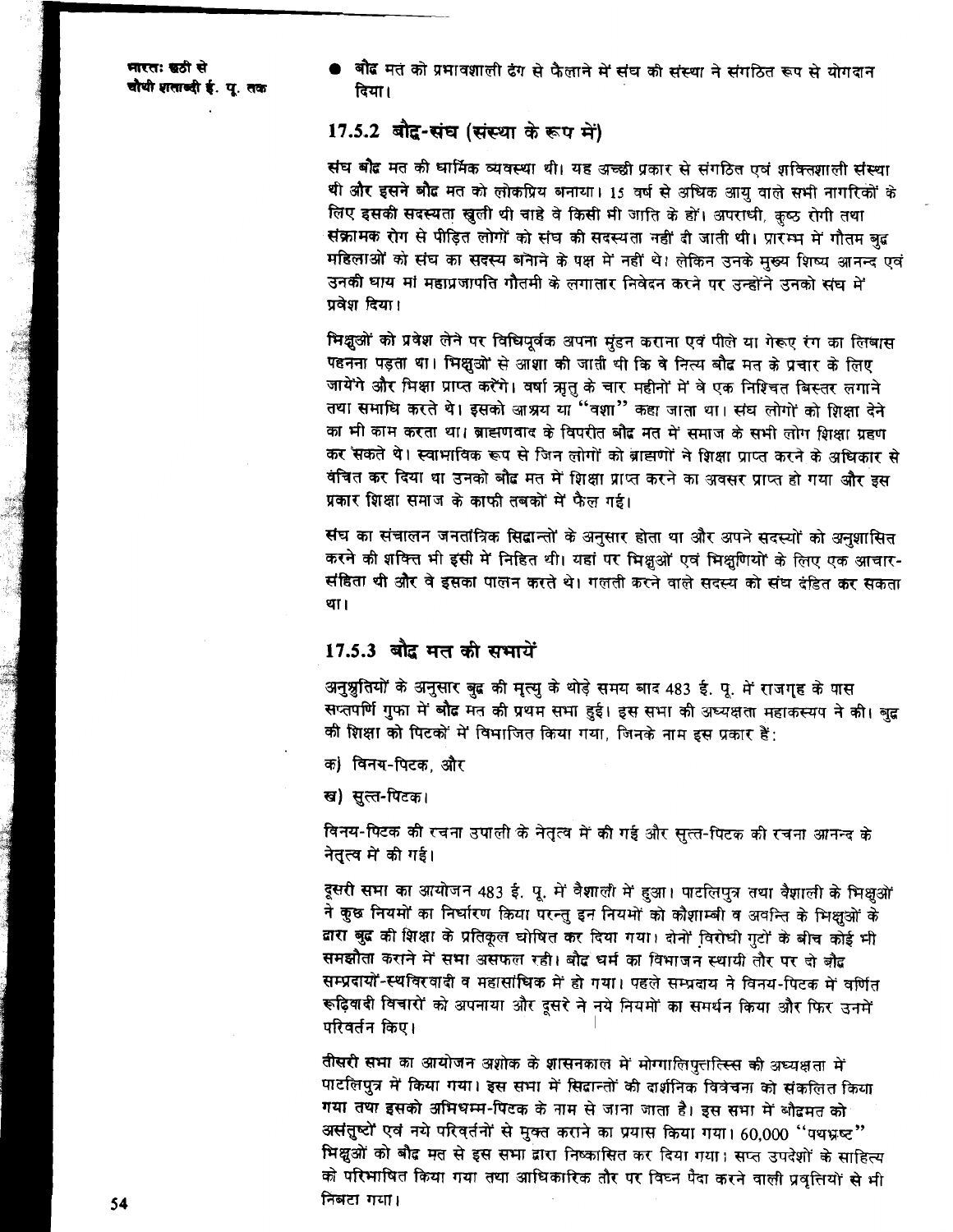चौथी सभा का आयोजन काश्मीर में कनिष्क के शासन काल में हुआ। इस सभा में उत्तरी भारत के हीनयान सम्प्रदाय को मानने वाले एकत्रित हुए। तीन पिटकों पर तीन टीकाओं (भाष्यों) का संकलन इस सभा द्वारा किया गया। इसने उन विवादग्रस्त मतभेद वाले प्रश्नों का निबटारा किया जो श्रावस्तीवासियों एवं काश्मीर तथा गन्धार के प्रचारकों के मध्य उत्पन्न हो गये थे।

17.5.4 बौद्ध धर्म के सम्प्रदाय

वैशाली में आयोजित दूसरी सभा में बौद धर्म का निम्न दो सम्प्रदायों में विभाजन हुआ:

- क) स्थविरवादी
- ख) महासांधिक

स्थविरवादी धीरे-धीरे ग्यारह सम्प्रदायों और महासांधिक सात सम्प्रदायों में बंट गए। ये अठ्ठारह सम्प्रदाय "हीनयान" मत में संगठित हुए।

- स्थविरवादी कठोर भिक्षुक जीवन और मूल निर्देशित कड़े अनुशासित नियमों का अनुसरण करते थे।
- वह समूह जिसने संशोधित नियमों को माना, वह महासांधिक कहलाया।

महायान सम्प्रदाय का विकास चौथी बौद्ध सभा के बाद हुआ। हीनयान सम्प्रदाय जो बुद्ध की रूढ़िवादी शिक्षा में विश्वास करता था, का जिस गुट ने विरोध किया और जिन्होंने नये विचारों को स्वीकार किया, वे लोग महायान सम्प्रदाय के समर्थक कहलाये। उन्होंने बुद्ध की प्रतिमा बनायी और ईश्वर की भांति उसकी पूजा की। प्रथम सदी ई. कनिष्क के शासन काल में कुछ सैद्रांतिक परिवर्तन किए गए।

#### बोध प्रश्न 1

| 1) "निर्वाण" एवं "कर्म" के बौद्धवादी दर्शन की विवेचना पांच पंक्तियों में कीजिए।      |  |  |  |  |  |  |  |  |  |  |
|--------------------------------------------------------------------------------------|--|--|--|--|--|--|--|--|--|--|
|                                                                                      |  |  |  |  |  |  |  |  |  |  |
|                                                                                      |  |  |  |  |  |  |  |  |  |  |
|                                                                                      |  |  |  |  |  |  |  |  |  |  |
|                                                                                      |  |  |  |  |  |  |  |  |  |  |
|                                                                                      |  |  |  |  |  |  |  |  |  |  |
|                                                                                      |  |  |  |  |  |  |  |  |  |  |
| 2) बौद धर्म के विकास के लिए उत्तरदायी कारण क्या थे ? पांच पंक्तियों में उत्तर दीजिए। |  |  |  |  |  |  |  |  |  |  |
|                                                                                      |  |  |  |  |  |  |  |  |  |  |
|                                                                                      |  |  |  |  |  |  |  |  |  |  |
|                                                                                      |  |  |  |  |  |  |  |  |  |  |
|                                                                                      |  |  |  |  |  |  |  |  |  |  |
|                                                                                      |  |  |  |  |  |  |  |  |  |  |
|                                                                                      |  |  |  |  |  |  |  |  |  |  |

- 3) निम्नलिखित कथनों पर सही ( $\nu$ ) या गलत ( $\times$ ) का निशान लगाइए:
	- i) बढ़ते व्यापार एवं वाणिज्य ने अनीश्वरवादी विचारों के उदमव में मदद की।
	- ii) बुद्ध ने अपना प्रथम उपदेश बोध गया में दिया।
	- iii) बुद्ध ने कठोर सन्यासी जीवन का प्रचार किया।
	- iv) बुद्ध पुनर्जन्म में विश्वास नहीं करते थे।
	- v) बुद्ध ईश्वर के अस्तित्व में विश्वास करते थे।

बोद्द धर्म, जैन धर्म तथा अन्य धार्मिक विचार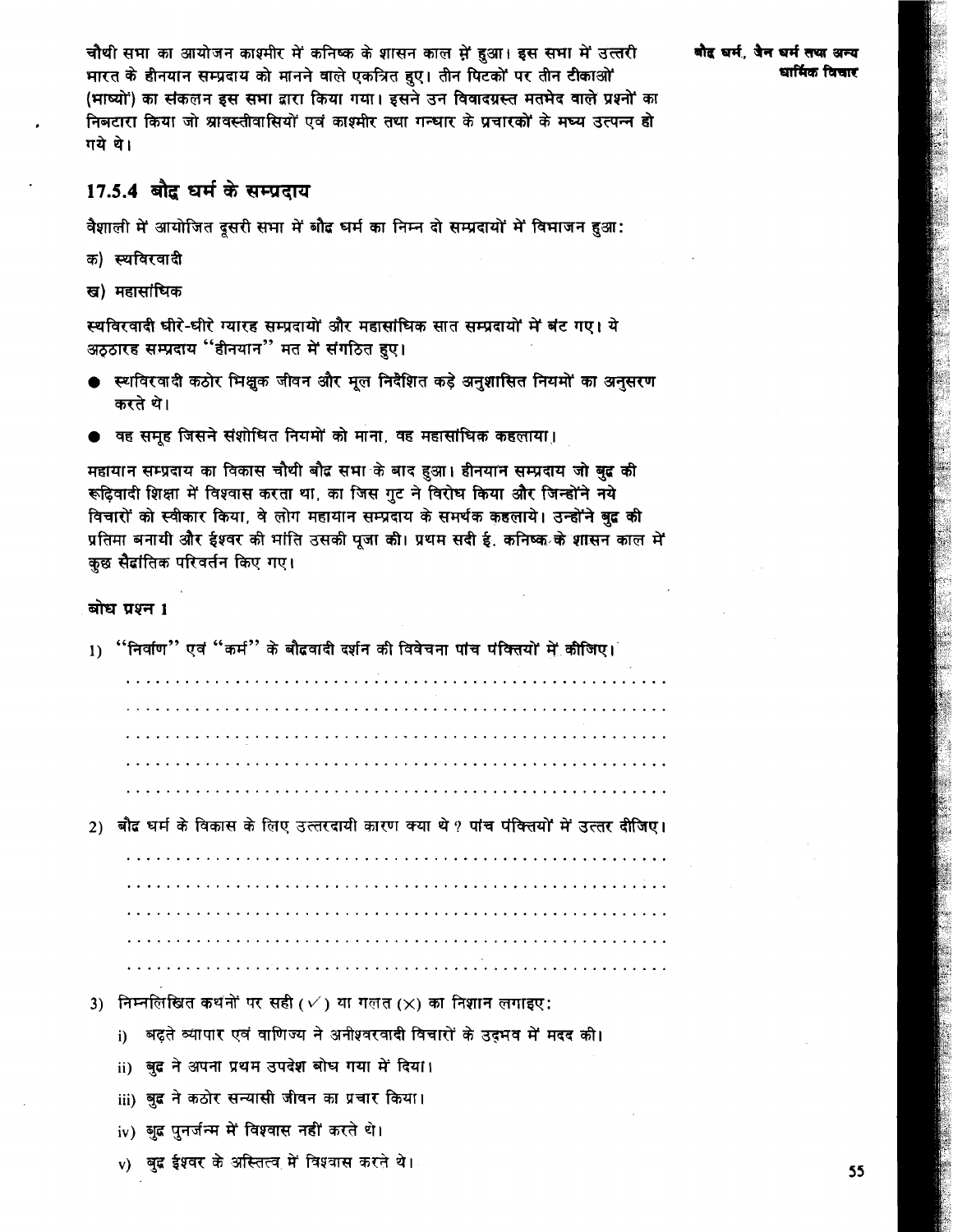## 17.6 जैन धर्म की उत्पत्ति

जैन श्नुतियों के अनुसार, जैन धर्म की उत्पत्ति एवं विकास के लिये 24 तीर्थांकर उत्तरदायी थे। इनमें से पहले बाईस की ऐतिहासिकता संदिग्ध है। परन्तु अन्तिम दो तीर्थांकर पार्श्वनाथ और महावीर की ऐतिहासिकता को बौद्ध ग्रंथों ने प्रमाणित किया है।

#### 17.6.1 पार्श्वनाथ

जैन श्रुतियों के अनुसार तेइसवें तीर्थाकर पार्श्वनाथ बनारस के राजा अश्वसेन एवं रानी वामा के पुत्र थे। उन्होंने 30 वर्ष की आयु में सिंहासन का परित्याग कर दिया और वे सन्यासी हो गए। 84 दिन की तपस्या के उपरान्त उनको ज्ञान की प्राप्ति हुई। उनकी मृत्यु महावीर से लगभग 250 वर्ष पहले सौ वर्ष की आयु में हुई। पार्श्वनाथ "पदार्थ" की अनन्तता में विश्वास करते थे। वह अपने पीछे अपने समर्थकों की काफी बड़ी संख्या छोड़ गए। पार्श्वनाथ के शिष्य सफेद वस्त्रों को धारण करते थे।

इस प्रकार यह स्पष्ट है कि महावीर से पूर्व भी किसी न किसी रूप में जैन धर्म का अस्तित्व था।

#### <u> 17.6.2 महावीर</u>

चौबीसवें तीर्थाकर वर्धमान महावीर थे। उनका जन्म कुण्डग्राम (बासूकुण्ड), वैशाली के पास (जिला मुजफफरपुर, बिहार) में 540 ई. पू. में क्षत्रिय परिवार में हुआ था। उनके पिता सिद्धार्थ ज्ञान्नक क्षत्रिय गण के मुखिया थे। उनकी माता लिच्छिवि राजकुमारी थी, जिसका नाम त्रिशला था। वर्धमान ने अच्छी शिक्षा प्राप्त की और उनका विवाह यशोदा के साथ हुआ। उससे उनके एक पुत्री थी।

30 वर्ष की आयु में महावीर ने अपने घर का परित्याग किया और वह सन्यासी हो गये।

पहले उन्होंने एक वस्त्र धारण किया और फिर उसका भी तेरह मास के उपरान्त परित्याग कर दिया तथा बाद में वे "नग्न भिक्षु" की भांति भ्रमण करने लगे। घोर तपस्या करते हुए 12 वर्ष तक एक सन्यासी का जीवन व्यतीत किया।

अपनी तपस्या के 13वें वर्ष में, 42 वर्ष की आयु में, उनको "सर्वोच्च ज्ञान" (केवालिनु) की प्राप्ति हुई। बाद में उनकी प्रसिद्धि ''महावीर (सर्वोच्च यौद्रा)'' या ''जिन'' (विजयी) के नामों से हुई। उनको ''निग्रंथ'' (बन्धनों से मुक्त) के नाम से भी जाना जाता था।

अगले 30 वर्षों तक वह एक स्थान से दूसरे स्थान पर भ्रमण करते रहे और कोसल, मगध तथा अन्य पूर्वी क्षेत्रों में अपने विचारों का प्रचार किया। वह एक वर्ष में आठ माह विचरण करते थे और वर्षा ऋतु के चार माह पूर्वी भारत के किसी प्रसिद्ध नगर में व्यतीत करते। वह अक्सर बिम्बिसार तथा अजातशत्रु के दरबारों में भी जाते थे। उनकी मृत्यु 72 वर्ष की आयु में पटना के समीप पावा नामक स्थान पर 486 ई. पू. में हुई।

## 17.7 महावीर की शिक्षायें

महावीर ने पार्श्वनाथ द्वारा प्रतिपादित किए गए धार्मिक विचारों को ही अधिकतर स्वीकार किया। तब भी उन्होंने उसमें कुछ संशोधन किया और कुछ जोड़ा।

पार्श्वनाथ ने निम्नलिखित चार सिद्धांतों का प्रचार किया था:

- क) सत्य
- ख) अहिंसा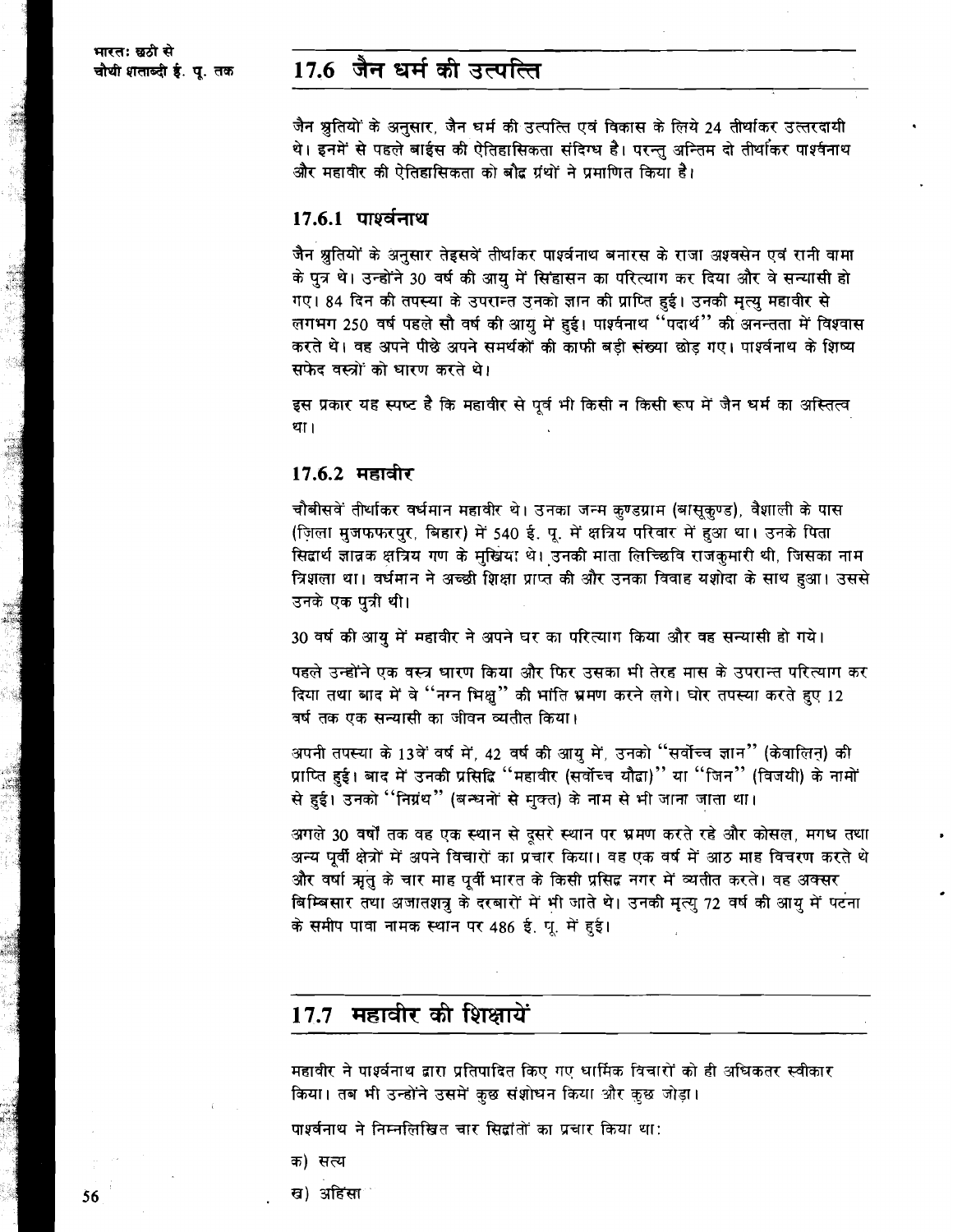

चित्र 12 जैन तीर्थकर (गुप्त काल)

- ग) किसी प्रकार की कोई सम्पत्ति न रखना
- घ) गिरी हुई या पड़ी हुई सम्पत्ति को ग्रहण न करना। इसी में महावीर ने "ब्रहमचर्य व्रत का पालन'' करना भी जोड दिया।

महावीर का विश्वास था कि आत्मा (जीव) व पदार्थ (अजीव) अस्तित्व के दो मूलभूत तत्व हैं। उनके अनुसार, पूर्व जन्मों की इच्छाओं के कारण आत्मा दासत्व की स्थिति में है। लगातार प्रयासों के माध्यम से आत्मा की मुक्ति प्राप्त की जा सकती है। यही आत्मा की अन्तिम मुक्ति या मोक्ष है। यह मुक्त आत्मा "पवित्र आत्मा" हो जाती है।

जैन धर्म के अनुसार, मानव अपने भाग्य का स्वयं रचयिता है और वह पवित्र, सदाचारी एवं आत्म-त्यागी जीवन का अनुसरण करके ही मोक्ष को प्राप्त कर सकता है। निम्नलिखित तीन सिद्धान्तों (तीन गुणत्रत) का अनुसरण करके मोक्ष (निर्वाण) प्राप्त किया जा सकता है:

- उचित विश्वास  $i)$
- ii) उचित ज्ञान, और
- iii) उचित कार्य।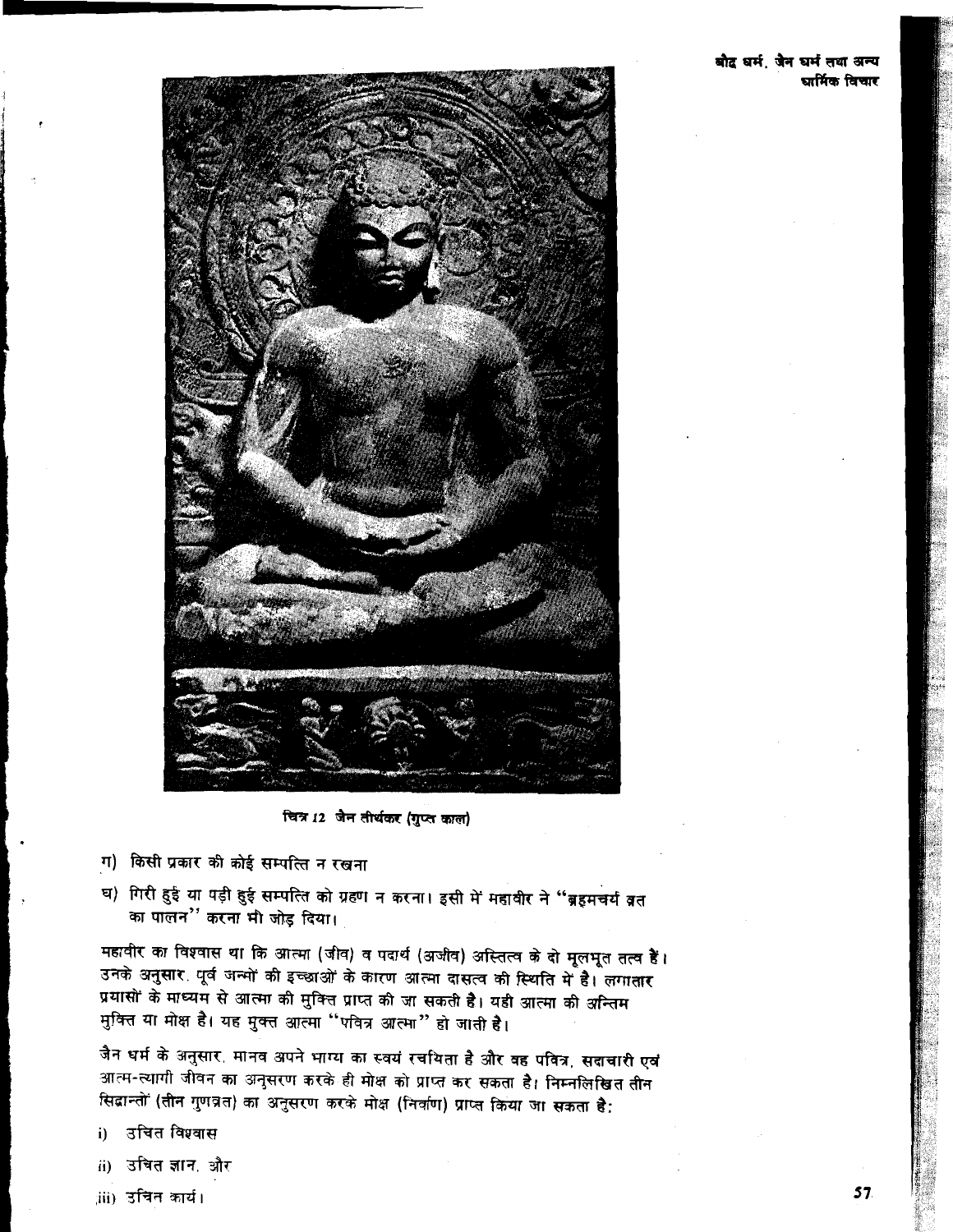भारत: छठी सं चौथी शताब्दी ई. प. तक

''निर्वाण'' या आध्यात्मिकता की सर्वोच्च स्थिति को प्राप्त करने के लिए उन्होंने घोर वैराग्य और कठोर तपस्या पर जोर दिया। उनका विश्वास था कि सुष्टि की रचना किसी सर्वोच्च शक्ति के द्वारा नहीं की गयी। उत्थान-पतन के अनादि नियम के अनुसार, सृष्टि कार्य करती है।

उसका विचार था कि सभी चेतन या अचेतन वस्तुओं में आत्मा का वास है। उसका विश्वास था कि उनका किसी भी प्रकार से अपकार करने पर वे दु:ख महसूस करते हैं।

उन्होंने वेदों के प्रभुत्व का तिरस्कार किया और वैदिक अनुष्ठानों तथा ब्राह्मणों की सर्वोच्चता का भी विरोध किया।

गृहस्थों एवं मिक्षुओं, दोनों के लिए आचार-संहिता को अनुसरणीय बताया। बुरे कर्मों से बचने के लिए एक गुहस्थ को निम्नलिखित पांच व्रतों का पालन करना चाहिए:

- i) परोपकारी होना.
- ii) चोरी न करना.
- iii) व्यामिचार से बचना.
- iv) सत्य वचन, और
- v) आवश्यकता से अधिक धन संग्रह न करना।

उन्होंने यह भी निर्देशित किया कि प्रत्येक गुहस्थ को जरूरतमंदों को प्रत्येक दिन पका हुआ भोजन खिलाना चाहिए।

उन्होंने प्रचारित किया कि छोटे पुजारियों को कृषि कार्य नहीं करना चाहिए क्योंकि इस कार्य में पेड़-पौधे एवं जन्तुओं का अन्त होता है।

एक भिक्षू को कठोर नियमों का पालन करना पड़ता था। उसको सभी सांसारिक चीज़ों का परित्याग करना होता। उसको अपने सिर के प्रत्येक बाल को उखाडना होता था। वह केवल दिन के समय ही चल सकता था जिससे कि किसी भी प्रकार के जीव हत्या न हो या उनको कोई भी हानि न पहुंचे। उसको स्वयं को इस प्रकार से साधना करनी होती थी कि अपनी ज्ञानेन्द्रियों पर पूर्ण नियंत्रण कर सके। जैन धर्म का विश्वास था कि मोक्ष प्राप्ति के लिए एक भिक्षू का जीवन अनिवार्य था और एक गृहस्थ इसको प्राप्त नहीं कर सकता था।

अनुश्रुतियों के अनुसार महावीर द्वारा शिक्षित किए गए मूल सिद्वान्तों को 14 ग्रंथों में संकलित किया गया था तथा जिनको "पर्वों" के नाम से जाना जाता है। पाटलिपुत्र की प्रथम सभा में स्थूलभद्र ने जैन धर्म को 12 "अंगों" में विभाजित किया। इसको श्वेताम्दर सम्प्रदाय ने स्वीकार किया। परन्तु दिगम्बर सम्प्रदाय के लोगों ने यह कहकर इसे मानने से इंकार कर दिया कि सभी पुराने धर्म ग्रन्थ खो चुके हैं। दूसरी सभा का आयोजन वल्लुमि में हुआ और इसमें उपंगों के नाम से नयी श्रुतियों को जोड़ा गया।

12 अंगों में आचारंग सूत्र और भगवती सूत्र सबसे अधिक महत्वपूर्ण है। पहले में उन नियमों का वर्णन है जिनका जैन भिक्षुओं को अनुसरण करना चाहिए, दूसरे में जैन धर्म के सिद्धान्तों का विशद रूप से वर्णन किया गया है।

## 17.8 जैन धर्म का विकास

पहावीर की शिक्षा जनता के बीच बड़ी लोकप्रिय हुई और समाज के विभिन्न तबके इसकी ओर आकर्षित हुए। बौद्ध धर्म की मांति, जैन धर्म में भी समय-समय पर परिवर्तन होते रहे। अब हम देखेंगे कि इस धर्म के विस्तार में किन कारकों ने योगदान दिया और क्या विकास हुए।

58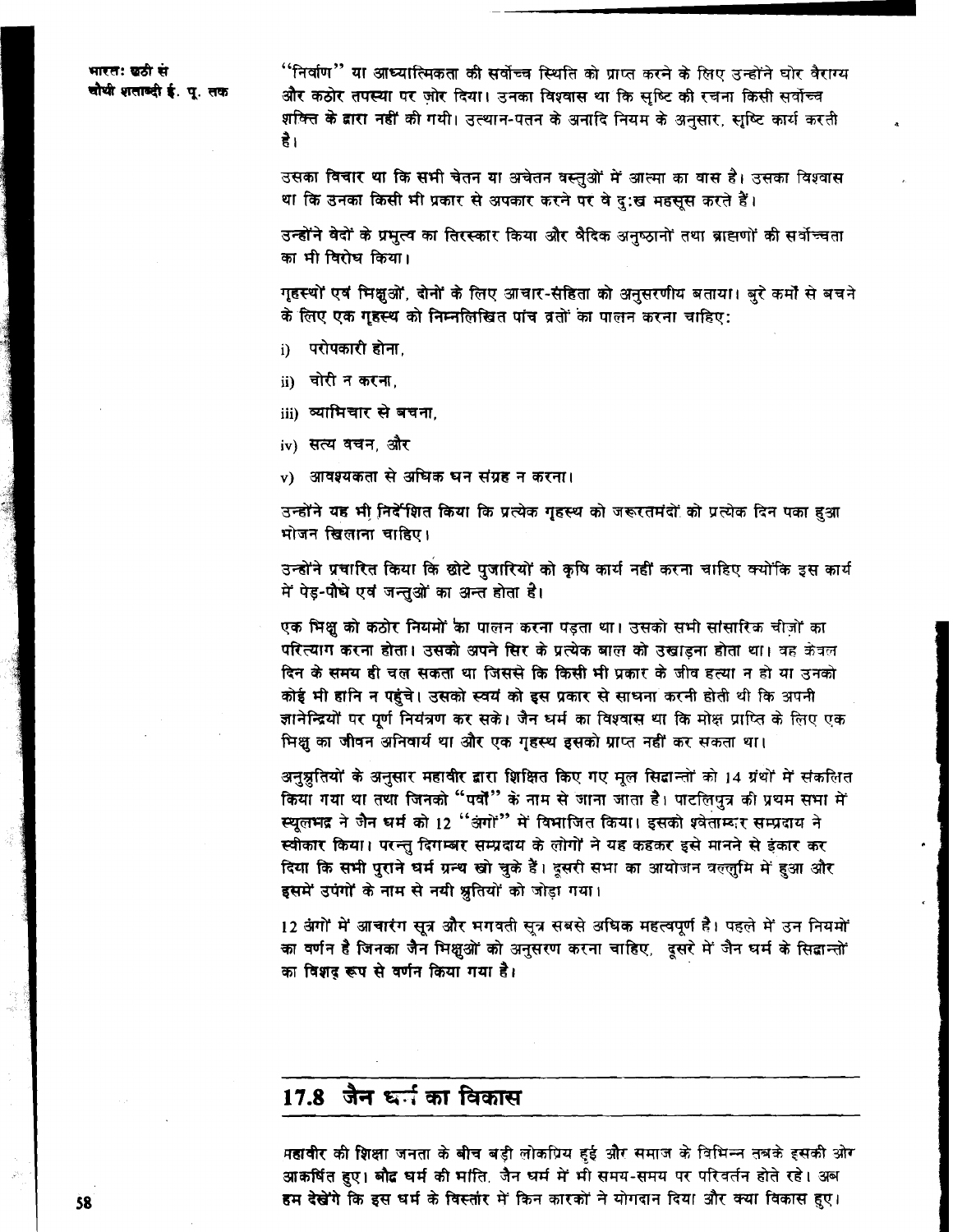#### 17.8.1 जैन धर्म का विस्तार

महावीर के 11 शिष्य थे जिनको गन्धर्व या सम्प्रदायों का प्रमुख कहा जाता था। आर्य सुधर्मा अकेला ऐसा गन्धर्व था जो महावीर की मृत्यु के पश्चातु भी जीवित रहा और जो जैन धर्म का प्रथम "थेरा" या मुख्य उपदेशक हुआ। उसकी मृत्यु महावीर की मृत्यु के 20 वर्ष पश्चात् हुई। राजा नन्द के काल में जैन धर्म के संचालन का कार्य दो "थेरों" (आचार्यों) द्वारा किया जाता था:

सम्भूताविजय, और i)

ii) भद्रबाहु।

छठे थेरा (आचार्य) भद्रबाहु, मौर्य सम्राट चन्द्रगुप्त मौर्य के समकालीन थे।

धीरे-धीरे महावीर के समर्थक सारे देश में फैल गए। जैन धर्म को शाही संरक्षण की कृपा भी रही। जैन अनुश्रुतियों के अनुसार, अजातशत्रू का उत्तराधिकारी उदयन, जैन धर्म का अनुयायी था। सिकन्दर के भारत पर आक्रमण के समय जैन भिक्षुओं को सिन्धु नदी के किनारे भी पाया गया था। चन्द्रगुप्त मौर्य जैन धर्म का अनुयायी था और उसने भद्रबाहु के साथ दक्षिण की ओर प्रवास किया तथा जैन धर्म का प्रचार किया। पहली सदी ई. में मथुरा एवं उज्जैन जैन धर्म के <u>पधान केन्द्र बान गए।</u>

बौद धर्म की तुलना में जैन धर्म की सफलता शानदार थी। इसकी सफलता का एक मुख्य कारण था कि महावीर एवं उसके अनुयायियों ने संस्कृत के स्थान पर लोकप्रिय भाषा (प्राकृत, धार्मिक साहित्य को अर्ध-मगधी में लिखा गया) का प्रयोग किया। जनता के लिए सरल एवं घरेलू निर्देशों ने लोगों को आकर्षित किया। जैन धर्म को राजाओं के द्वारा संरक्षण दिये जाने के कारण भी लोगों के मस्तिष्क में इसका स्थान बना।

#### 17.8.2 जैन सभायें

चन्द्रगुप्त मौर्य के शासन की समाप्ति के समीप दक्षिण बिहार में भयंकर अकाल पड़ा। यह 12 वर्षों तक चला। भद्रबाहु और उनके शिष्यों ने कर्नाटक राज्य में श्रावण बेल गोल की ओर विस्थापन किया। अन्य जैन मुनि स्थूलबाहूभद्र के नेतृत्व में मगध में ही रह गये। उन्होंने पाटलिपुत्र भें 300 ई. पू. के आस-पास सभा का आयोजन किया। इस सभा में महावीर की पवित्र शिक्षाओं को 12 अंगों में विभाजित किया गया।

दूसरी जैन सभा का आयोजन 512 ई. में गुजरात में वल्लभी नामक स्थान पर देवर्धिमणी क्षमा श्रमण की अध्यक्षता में किया गया। इसका मुख्य उद्देश्य धार्मिक शास्त्रों को एकत्र एवं उनको पुन: क्रम: से संकलित करना था। किन्तु प्रथम सभा में संकलित बारहवां अंग इस समय खो गया था। शेष बचे हुए अंगों को अर्धमगधी में लिखा गया।

#### 17.8.3 सम्प्रदाय

जैन धर्म में फूट पड़ने का समय लगभग 300 ई. पू. माना जाता है। महावीर के समय में ही एक वस्त्र धारण करने को लेकर मतभेद स्पष्ट होने लगे थे। श्रावणबेलगोल से मगध वापस लौटने के बाद भद्रबाहु के अनुयायियों ने इस निर्णय को मानने से इन्कार कर दिया कि 14 पर्व खो गये थे। मगध में ठहरने वालों तथा प्रस्थान करने वालों में मतभेद बढ़ते ही गये। मगध में ठहरने वाले सफेद वस्त्रों को धारण करने के अभ्यस्त हो चुके थे और वे महावीर की शिक्षाओं से दूर होने लगे जबकि पहले वाले नग्न अवस्था में रहते और कठोरता से महावीर की शिक्षाओं का अनुसरण करते। जैन धर्म का प्रथम विभाजन दिगम्बर (नग्न रहने वालों) और श्वेताम्बर (सफेद वस्त्र धारण करने वालों) के बीच हुआ। अगली शताब्दियों में पुन: दोनों सम्प्रदायो में कई विभाजन हुए। इनमें महत्वपूर्ण वह सम्प्रदाय था जिसने मूर्ति-पूजा को त्याग दिया और ग्रंथों की पूजा करने लगे। वे श्वेताम्बर सम्प्रदाय में "तेरापन्थी" कहलाये और दिगम्बर सम्प्रदाय में समनास कहलाये। यह सम्प्रदाय छठी ईसवी में अस्तित्व में आया।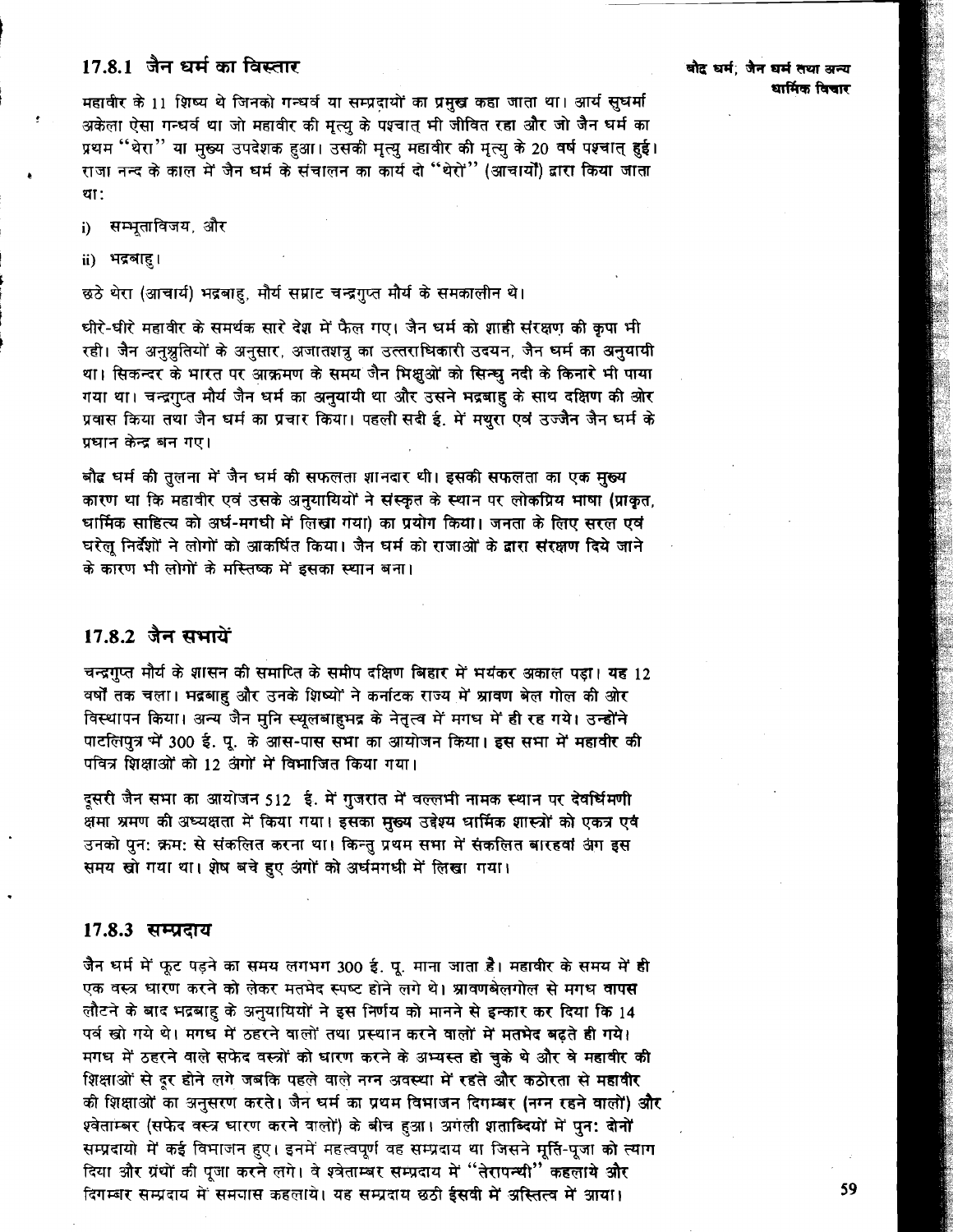## 17.9 अन्य अनिश्वरवादी विचार

इस काल में वैदिक धर्म से भिन्न दुसरे अन्य विचार भी प्रचलित थे। बाद में यह छोटे सम्प्रदायों के रूप में सामने आये। उनमें आजीवक सम्प्रदाय के अनयाडयों की संख्या काफी .<br>अधिक थी और वे भली पकार से संगठित थे।

#### 17.9.1 आजीवक

आजीवकों के विषय में कहा जाता है कि वे शुद्र सन्यासी थे। ऐसा कहा जाता है कि इस सम्प्रदाय का संस्थापक नन्द वंश था और जिसका अनुसरण किससंकिक्षा के द्वारा किया गया। तीसरा इस धर्म का मुख्य प्रवर्तक मक्खालिपुत्र गोसाल था, जिसने इस सम्प्रदाय को लोकप्रिय बनाया। उसने "कर्म" की अवघारणा को नकारा और तर्क दिया कि मनुष्य नियति के अधीन है। आजीवक विश्वास करते थे कि किसी व्यक्ति के विचार एवं कार्य पहले ही निश्चित हो जाते हैं (जन्म से पूर्व निश्चित होना)। वे विश्वास नहीं करते थे कि मानव के द:खों का कोई विशेष कारण है या फिर इन दु:खों से मुक्ति मिल सकती है। वे मानव के प्रयासों में भी विश्वास नहीं करते थे और उनका विचार था कि सभी प्राणी मात्र अपने भाग्य के समक्ष असहाय हैं। गोसाल ने कहा कि सभी को दु:खों से होकर गुजरना पड़ता है और इसका अन्त निश्चित चक्र को पूरा करने पर ही होगा। कोई भी मानव प्रयास समय की परिधि को न कम कर सकता है और न बढ़ा सकता है। गोसाल के अनयायी कोसल की राजधानी श्रावस्ती के चारों ओर केन्द्रित हो गये और वहीं पर वह प्रचार करते थे। महावीर से 16 वर्ष पूर्व गोसाल की मृत्यु हो गई।

### 17.9.2 अन्य विचार

चार्वाक सम्प्रदाय के लोग पूर्ण मौतिकवादी थे। उनका विचार था कि मनुष्य मिट्टी का बना है और मिट्टी में मिल जाएगा। इसलिए मानव जीवन का उद्देश्य भौतिक सुख का भोग करना होना चाहिए। पुराण कस्यप ने अक्रिय या सांख्य दर्शन का प्रचार किया। वह एक ब्राह्मण शिक्षक था और उसका मुख्य सिद्धान्त था कि कार्य गुण या दोष का निर्घारण नहीं करता। उसके अनुसार, अगर कोई आदमी सृष्टि के सभी जीव-जन्तुओं का वध कर दे तब भी वह किसी पाप का भागीदार नहीं होगा। इसी भांति वह कोई पुण्य नहीं प्राप्त करेगा चाहे वह कितने भी अच्छे कार्य करे यहां तक कि वह गंगा के किनारे भी खड़ा रहे। इसी प्रकार, आत्म-नियंत्रण, दानता और सत्यवादिता उसके लिए कोई भी गुण प्राप्त करने में सहायक नहीं होगी। अजित के शकम्बलिन ने भी प्रचारित किया कि मृत्यु के साथ प्रत्येक वस्तु समाप्त हो जाती है और मृत्यु के बाद आगे कोई जीवन नहीं होता। वह इस बात में कोई विश्वास नहीं करता था कि कोई अच्छा या बुरा कार्य करता है या किसी के अधिकार में उच्च तथा आलौकिक शक्तियां हैं। इस सम्प्रदाय के अनुसार, सांसारिक सुखों को भोगने में कोई बुराई नहीं है और वध करने में भी कोई पाप नहीं है। याकृध कात्यासायन ने अशाश्वतवाद के सिद्धान्तों का प्रवर्तन किया। इसके अनुसार, सात तत्व हैं जो स्थिर हैं और जो किसी भी प्रकार से दु:ख या सुख में योगदान नहीं करते। अरीर अन्तत: इन सात तत्वों में विलीन हो जाता है।

## 17.10 नवीन धार्मिक आंदोलनों का प्रभाव

नये धार्मिक विचारों के प्रादुर्भाव एवं विकास ने समकालीन सामाजिक जीवन में कुछ विशेष परिवर्तन किए। उनमें कुछ महत्वपूर्ण परिवर्तन निम्नलिखित हैं:

i) इस काल में सामाजिक समानता के विचार को लोकप्रिय किया गया। बौद मतालम्बियों तया जैनियों ने जाति-व्यवस्था को कोई महत्व नहीं दिया। उन्होंने विभिन्न जातियों के लोगों को अपने घर्म में स्वीकृत किया। युगों से समाज में ब्राह्मणों के स्थापित प्रभुत्व को यह एक महान चुनौती थी। बौद व्यवस्था में महिलाओं को स्वीकार करने का समाज पर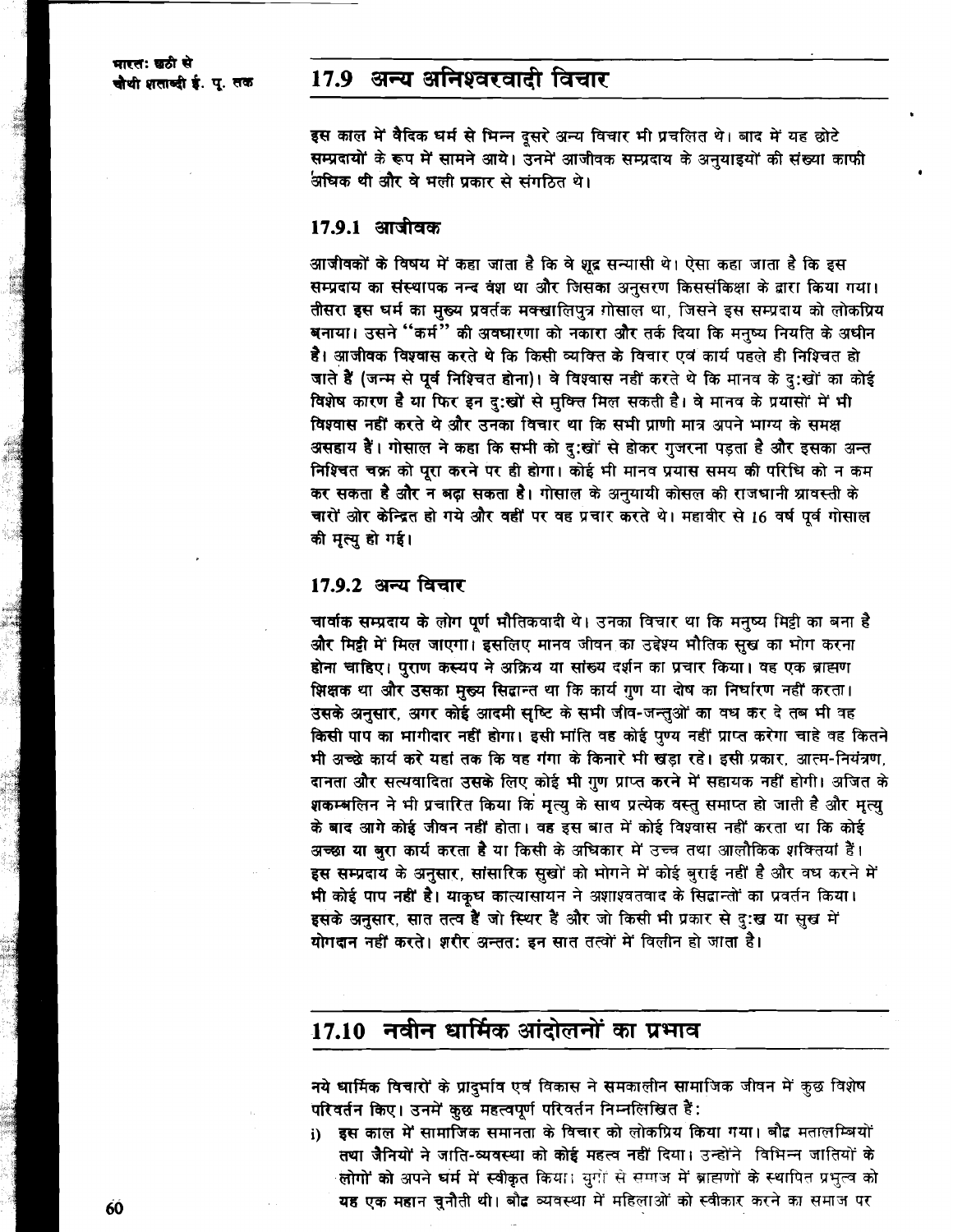एक विशेष प्रभाव हुआ क्योंकि इस कार्य ने महिलाओं को पुरुषों के समान स्थान समाज में प्रदान किया।

- ii) ब्राझणिक साहित्य में व्यवसाय करने वाले लोगों को छोटा स्थान दिया गया था। समुद्र यात्रा की भी निन्दा की गई थी। लेकिन बौद धर्म और जैन धर्म ने जाति व्यवस्था को कोई महत्व नहीं दिया और न ही समुद्र यात्रा को गलत समझा। इसलिए इन नये घर्मों ने व्यापारिक समुदाय को काफी उत्साहित किया। इससे भी अधिक इन दोनों घर्मों के द्वारा "कर्म" की अवधारणा पर मविष्य के जीवन के लिए बल देना अप्रत्यक्ष रूप से व्यापारी समुदाय की गतिविधियों के लिए अनुकूल था।
- iii) नये धर्मों ने प्राकृत, पाली और अर्ध-मगधी जैसी भाषाओं को महत्व दिया। बौद एवं जैन दर्शनों की इन भाषाओं में विवेचना की गई और बाद में धार्मिक पुस्तकों को स्थानीय भाषाओं में लिखा गया। इसने स्थानीय भाषाओं के साहित्य के विकास का मार्ग प्रशस्त किया। जैनियों ने अपने धार्मिक उपदेशों को अर्घ-मगधी माषा में लिखकर प्रथम बार साहित्य को मिश्रित भाषा में लिखने का स्वरूप प्रदान किया।

#### बोध प्रश्न 2

|    | 1) जैन धर्म के मूलभूत सिद्धान्त क्या हैं ? 100 शब्दों में उत्तर लिखिए।                                                                                        |
|----|---------------------------------------------------------------------------------------------------------------------------------------------------------------|
|    |                                                                                                                                                               |
|    |                                                                                                                                                               |
|    |                                                                                                                                                               |
|    |                                                                                                                                                               |
|    |                                                                                                                                                               |
|    |                                                                                                                                                               |
|    |                                                                                                                                                               |
|    |                                                                                                                                                               |
|    |                                                                                                                                                               |
|    |                                                                                                                                                               |
| 2) | आजीवक कौन हैं ? उनके विचार क्या हैं ? पांच पंक्तियों में उत्तर लिखिए।                                                                                         |
|    |                                                                                                                                                               |
|    |                                                                                                                                                               |
|    |                                                                                                                                                               |
|    |                                                                                                                                                               |
|    |                                                                                                                                                               |
|    |                                                                                                                                                               |
|    |                                                                                                                                                               |
| 3) | निम्न कथनों में कौन-सा कथन सही ( $V$ ) है और कौन-सा गलत (X), निशान<br>लगाइए:<br>पार्श्वनाथ के चार सिद्धान्तों के साथ महावीर ने ब्रह्मचर्य का सिद्धान्त जोड़ा। |

- महावीर सर्वोच्च रचयिता में विश्वास नहीं करते थे। ii)
- iii) "निर्वाण'' की अवधारणा बौद धर्म एवं जैन धर्म में एक ही है।
- iv) महावीर के सिद्धान्तों के मूल ग्रंथों को ''पर्व'' के नाम से जाना जाता है।
- अनीश्वरवादी सम्प्रदायों के प्रादुर्भाव के कारण स्थानीय भाषाओं के साहित्य के विकास में  $\mathbf{v}$ हुआ।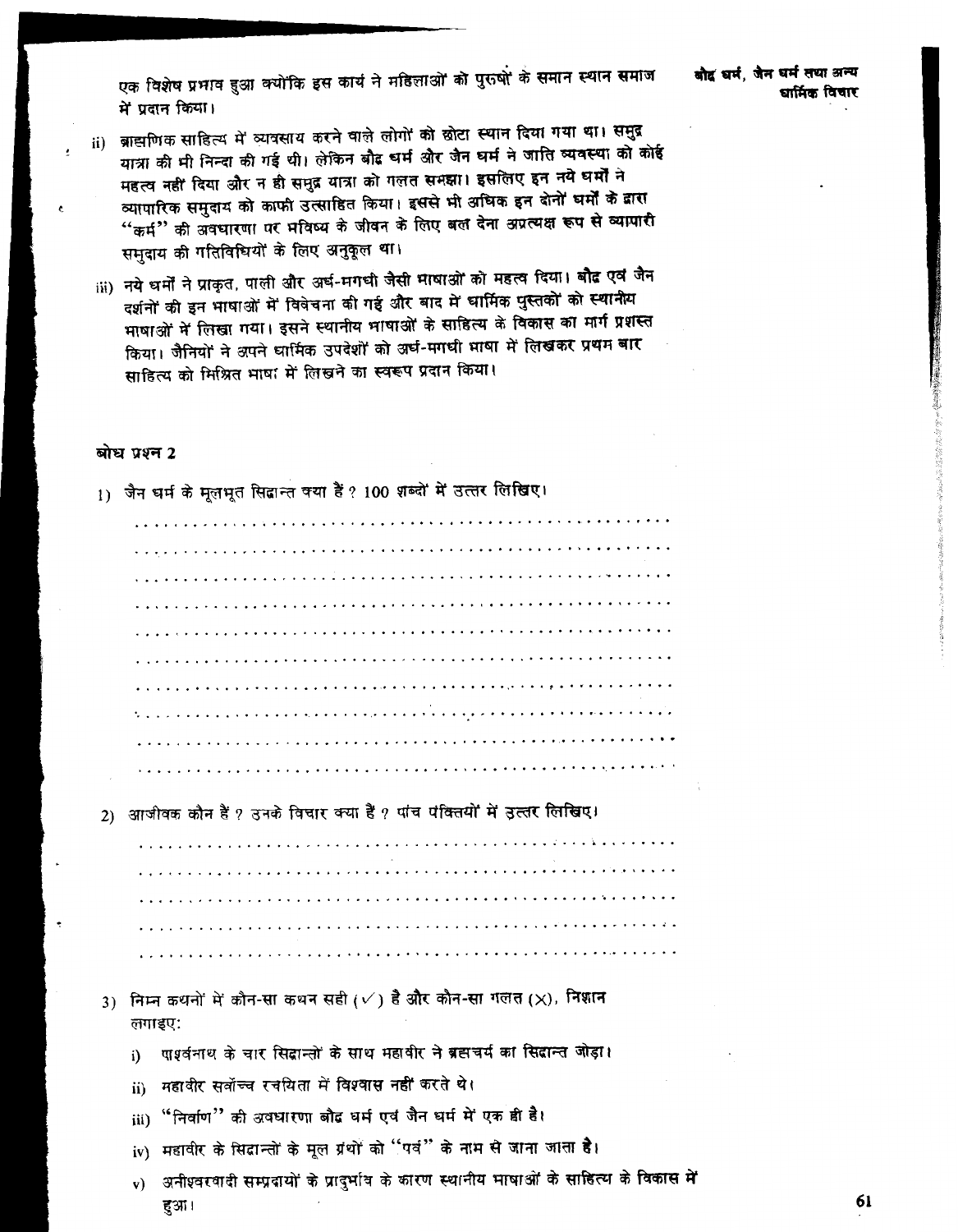## 17.11 सारांश

इस इकाई में आपने छठी शताब्दी ई. पू. मे उत्तरी मारत में नवीन धार्मिक विचारों के उदमव और स्थापित होने के विषय में पढ़ा। समकालीन सामाजिक-आर्थिक आवश्यकताओं ने इन नवीन घार्मिक विचारों के प्रादुर्माव में विशेष योगदान किया। इनमें से बौद्ध घर्म तया जैन धर्म लोगों में बड़े लोकप्रिय हुए। आपसी मतभेद होने के बावजूद भी दोनों घर्मों ने मानवता, नैतिक जीवन, "कर्म" और "अहिंसा" पर जोर दिया। जाति-व्यवस्था, ब्राह्मणिक प्रभुत्व, पशु-बलि और ईश्वर के विचार के दोनों ही कठोर आलोचक थे। स्थापित वैदिक धर्म के लिए यह सीधी चुनौती थी। इसके अतिरिक्त अन्य अनीश्वरवादी सम्प्रदायों जैसे आजीवक और उनके विचारों के विषय में भी आपने जाना। इन सबके कारण लोगों के दृष्टिकोण में एक विशेष परिवर्तन हुआ और परिणामत: उन्होंने युगों लम्बी ब्राह्मणिक घर्म की सर्वोच्चता के प्रभुत्व पर प्रश्न लगाना प्रारम्भ कर दिया।

## 17.12 शब्दावली

अडिंसा: किसी को न मारना और न ही हिंसा करना। अनीश्वरवादी: जो ईश्वर में विश्वास न रखे। भौतिकवाद: भौतिक वस्तुओं पर अधिक बल देना। पिटक: बौद घर्म के घार्मिक ग्रंथ। पर्व: जैनियों के घार्मिक ग्रंथ। सम्प्रदाय: मत एवं विश्वास के आधार पर लोगों या गुटों का एकीकरण। तीर्थांकर: जैन घर्म के वे विद्वान या गुरु, जो सर्वोच्च ज्ञान रखते हैं।

## 17.13 बोध प्रश्नों के उत्तर

#### बोघ प्रश्न ।

- 1) आपको यहां लिखना है कि बुद्र का "निर्वाण" व "कर्म" से क्या तात्पर्य था। देखिए भाग 17.4
- 2) आपको अपने उत्तर में बौद घर्म के व्यावहारिक पक्ष, इसका सामाजिक समानता पर बल, लोकप्रिय भाषा आदि को सम्मिलित करना चाहिए। देखिए उपभाग 17.5.1
- iv)  $\sqrt{ }$ 3) i)  $\sqrt{ }$ ii)  $\times$  $v) \times$ iii)  $\times$

#### बोध प्रश्न 2

1) आपको पांच सिद्धान्तों अर्थात् सत्य, अहिंसा, कोई सम्पत्ति नहीं रखना, कुछ ग्रहण न करना, ब्रह्मचर्य का विवेचन करना -- बताना है और फिर उचित विश्वास, उचित ज्ञान, और उचित कार्य जैसे सिद्दान्तों का अनुसरण करके कोई कैसे निर्वाण प्राप्त कर सकता है, का भी विवेचन देना है। देखिए भाग 17.7

 $\overline{2}$